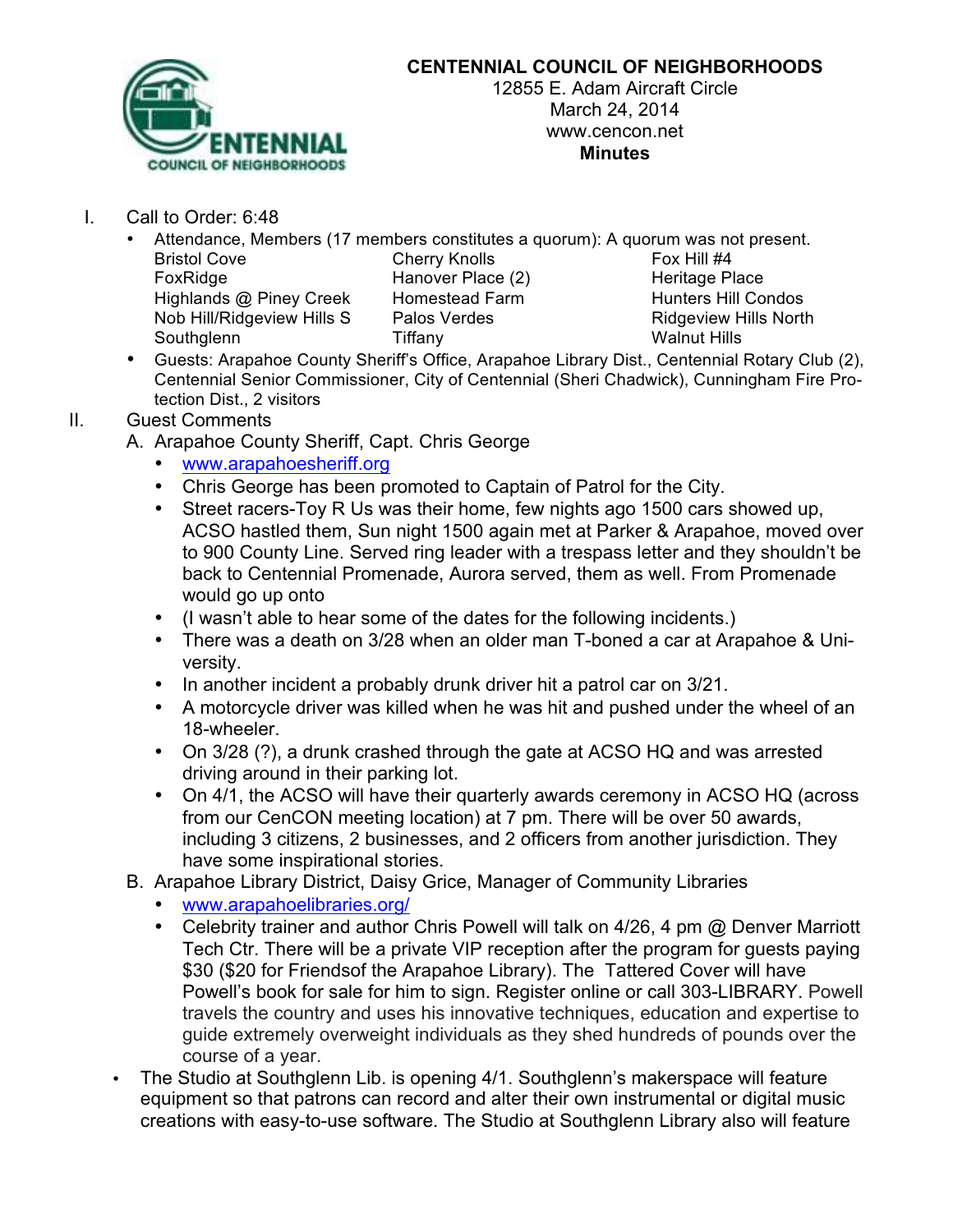an even larger green screen for video production, more analog to digital transfer technology, and more beta technology demo space for patrons. You can book a reservation for The Studio online at arapahoelibraries.org.

- To highleight The Studio, a Tour de Tech technology fair will be held at Southglenn Library on Saturday, May 17, 1-4 pm. Tour de Tech will show off all The Studio has to offer, while introducing the other library technologies available, including eBooks, eMagazines, audiobooks, Google Glass, a 3D printer, and more.
	- The annual One Book 4 Colorado event, promoting early reading, will distribute 1 free book to families with a 4 year old. The book announced on 4/7 and available for pickup 4/7 – 21 at all Arapahoe libraries (and other throughout Colorado).
	- During April, the Friends Again Used Book Store at Koelbel Library will feature a private collection of rare fishing books for sale. Many first edition copies and signed copies are available.
	- The Ancestry Library Edition is available to all librar cardholders for, a valuable database for geneologists, historians and researchers. It's powered by by Ancestry.com and features billions of records in census data, vital records, directories, photos, and has an unprecedented online collection of individuals from North America, the U.K., Europe and Australia.
	- Koelbel library renovation will start in the fall meaning the meeting rooms will be down from Aug. – March 2015. Koelbel Lib. held 2 design meetings with its public; there were 25-30 people at each session.
	- Fear: I spoke with Anthony White, the new ALD Event Specialist and arranged for a Google Glass demo at an event. Grice: Yes, that would be part of our Book a Librarian program. Specialists can be booked for club/group meetings and events.
	- Suhaka: My computer club had a wonderful Book a Librarian event with hands on displays of Google Glass, Occulus Rift, and in-depth descriptions of all the apps the library makes available to patrons through your library card.
	- Hastings: How does The Studio work? Grice: A person can reserve time in the recording studio, but, otherwise, it's just open for the public to use on a space available basis.
	- C. Arapahoe Parks & Rec. District, DeLos Searle, Asst. District Manager: not present • www.aprd.org
	- D. Fire Districts: Cunningham Fire District, Capt. Jerry Rhodes
		- www.cfpd.org, www.littletongov.org/fire, www.southmetro.org
		- Cunningham Fire District.
			- o The 2013 Cunningham Annual Report will be up on their website shortly.
			- $\circ$  They will hold elections. There are currently 7 people running for 3 seats
			- o CFPD will receive a new engine at end of April.
			- $\circ$  Jerry Rhodes is the new chair for North Central security region. They are currently working on training for an active shooter policy to coordinate emergency responders across entire metro area. They've brought in East Coast experts to train.
			- o CFPD & South Metrol are working with Cherry Creek Schools on safe schools design and will share w/Littleton.
			- o CFPD, SMFR & LFR are working on the Broken Arrow exercise, to move apparatus to 2 areas in the Front Range (preparing for wild fires). This exercise will also cover the other agencies from Colorado Springs to Ft Collins.
		- Littleton Fire Rescus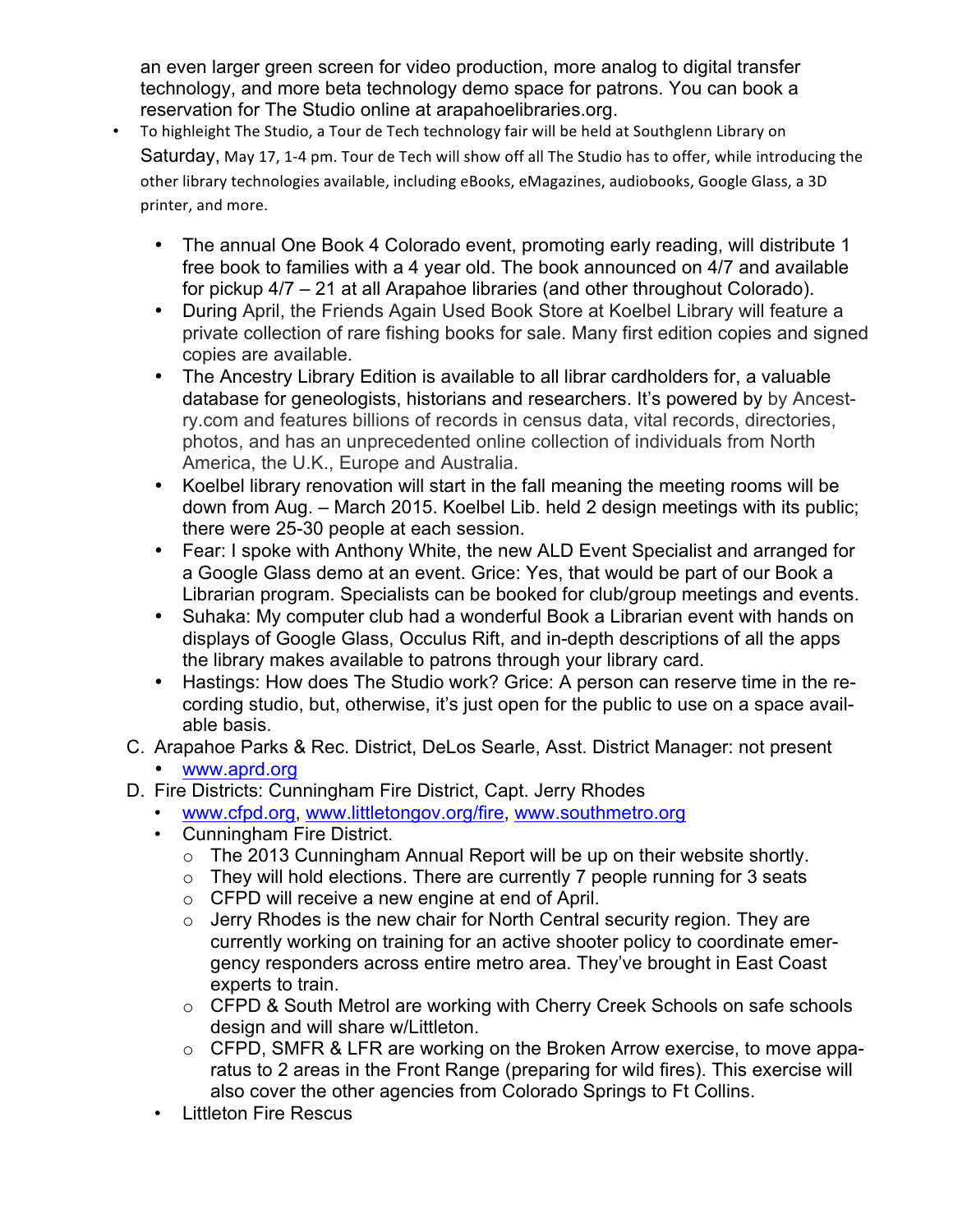- $\circ$  The remodel of the joint dispatch center is complete (coordinating Littleton, High. Ranch, Centennial, and Cunningham. They're planning an open house. This ties all south metro area dispatch centers together to automate sharing equipment.
- o The LFR Fire Marshall retired and has been replaced by Div. Chief Doug Ireland, effective 4.12.
- $\circ$  7 new recruits will graduate from the fire academy training on 4/18.
- SMetro
- The Community Preparedness Bureau has developed a new safety program called Aging Matters that uses empowerment to confront the boredom, lone-liness and helplessness often experienced by residents of assisted living communities. In addition to teaching general wellness and hands-only CPR, we teach some volunteers to be Safety Shepherds or leaders during emergencies to enhance the efforts of staff. Although Lincoln Meadows is outside of Centennial, South Metro will be expanding the program and the Shepherds project into assisted living communities in Centennial with Morningstar Jordan likely to be the first.
	- o Chief Dan Qualman will retire at the end of 2014 and the district will choose its new chief internally.
- E. South Suburban Park & Rec District, Teresa Cope, Communications Director: not present
	- www.SSPR.org
	- Cummins passed around a sheet of upcoming SSPRD events and activities. Please, see notes attached.
- F. City of Centennial
	- www.centennialcoloradoco.gov
	- Sherri Chadwick is the new Communications Dir. of Centennial and will be attending our meetings in the future. No City Coucil members were present due to a combination of meeting conflicts.
	- The new *City Connection* newsletter should be in mailboxes this week.
	- In Centennial Center Park, the amphitheater stage covering is getting a stage cover. The goal is to open Memorial. The City will have an opening concert, Summer Blastoff, on 6/7. They'll sponsor family-friendly movies every other Fri. in June & July. The City is trying to arrange to have food trucks at the park in the summer.
	- There will be a District 3 meeting onThurs. at the Innovation Pavilion.
	- All Districts have newsletters for which you can sign up on the website.
	- The City is now part of the NextDoor neighborhoods in Centennial. This will allow the City to target a specific neighborhoods with news and information.
	- Street sweeping has officially started today.
	- Hastings: How did the District 2 meeting go? Chadwick: Very well.
	- Doerr: Hunters Hill Condos is marked on planning referrals, but I don't get anything. Sherri: Give me your info and I'll check up on it.
- G. State of the City Luncheon, Ken Hope, Rotary Club
	- Ken Hope, President, Rotary Club, spoke briefly about the State of the City which will take place on  $4/17$ . This will be their  $10<sup>th</sup>$  annual event. The event will be held on 4/17, 11am– 1pm, at the Embassy Suites hotel.
	- The Rotary is planning to have a beer & wine truck at 6/7 event.
- III. Homeowner/Civic Association issues.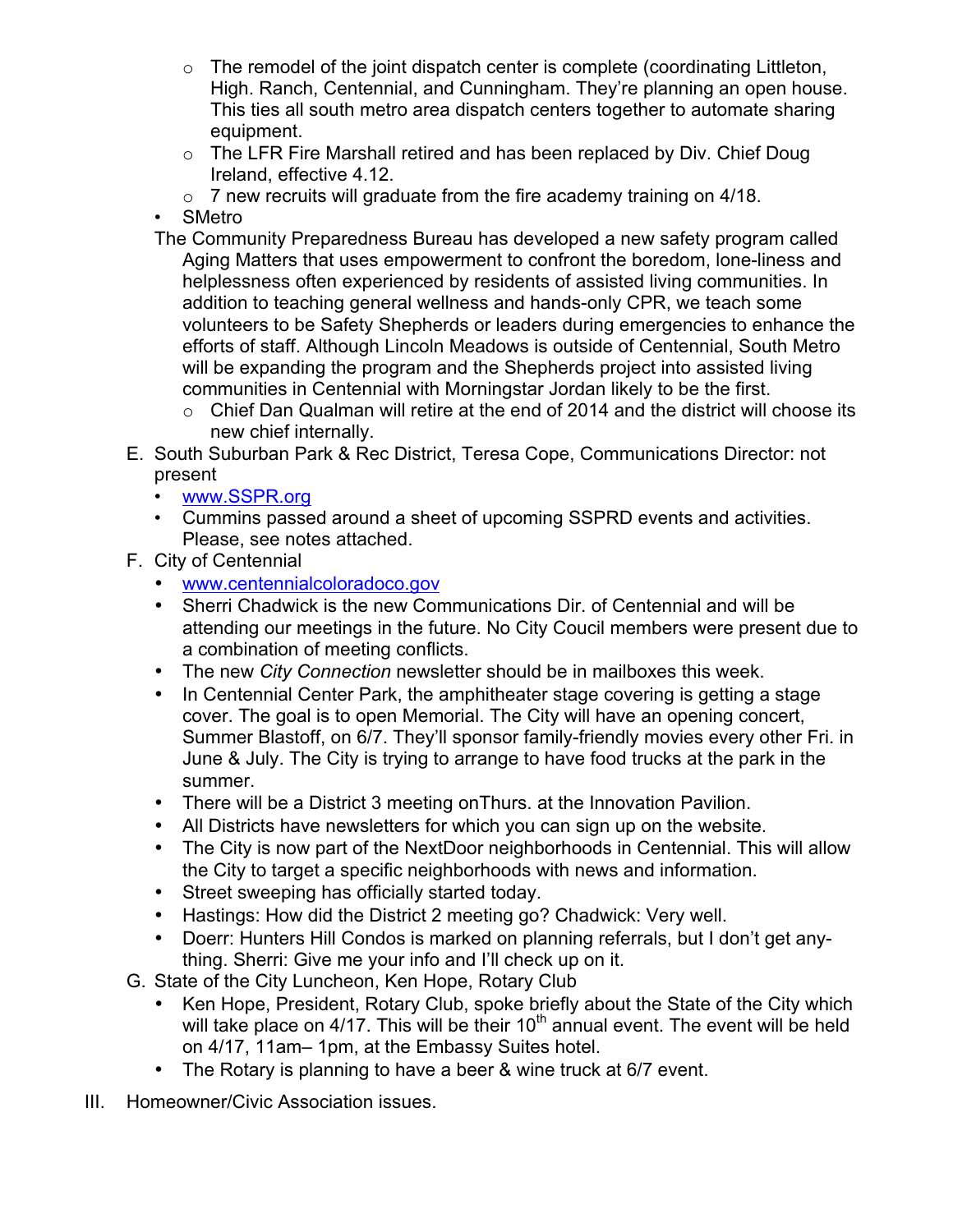- Allen: Will we have CAI training this year? Cummins: I'm working on it right now with CAI. What would you like to see at it? Allen: Board responsibilties, accounting, and legal issues
- Bain: Has anyone seen speeding problems in your neighborhoods? (Not much response)
- Hastings: There us heavy equipment parked at a home in our neighborhood. Police ticket the problem, but the owner doesn't care. He pays fine & continues to prk there. Cummins: The Assoc. will probably need to get a lawyer.
- Cummins: Our neighborhood has 3 homes where 18-wheelers park.
- Allen: Is there a way to request for a playground inspection? Sherri: The City has a certified playground inspector, Ron Adderly, call the 303-325-8000 line to schedule.
- Bain: Does anyone know a public opinion survey company? Hanover Place: You can plan one through Survey Monkey. They will help you develop questions & evaluate.
- IV. Arapahoe County Council on Aging (ACCOA), Jim Fleenor
	- Denver Regional Mobility and Access Council, Andrea Suhaka
		- Fleenor spoke briefly about the Councils on Aging that operate through DRCOG. This is how federal dollars for senior programs are distributed.
		- Brothers Redevlopment is having trouble getting funds distributed. They provide constuctions projects for seniors who meet income qualifications: ramps, bathroom bars, widening doorways, etc.
	- DRMAC is the Denver Regional Mobility & Access Council which discusses access programs throughout Denver metro. They provide resources for those who can't drive.
	- There were several handouts available. They're working hard to find more transportation options.
	- Suhaka is the chair of the Arapahoe County Local Coordinating Council, specific to Arapahoe County transportation issues.
	- Walnut Hills is going to be trying out a volunteer driver program in their neighborhood to see if the idea would work. It is a neighbor helping neighbor program.
- V. CenCON Business
	- A. President's report, Gerry Cummins:
		- Cummins wrote a letter of support from CenCON for the SSPR Foudation in support of a grant from ArapCo Open Space for a trail's construction.
	- B. First Vice President/Memberhip & Secretary, Andrea Suhaka
		- A motion was made and seconded in February to approve the January minutes. It was tabled due to lack of quorum. The vote could be taken this month because the bylaws allow for half the normal quorum the following month. The vote was unanimous.
		- There was a correction to the Treasurer's Report in the February minutes: Willow Creek 1 wasn't listed as a paid member. A motion was made and seconded to approve the minutes as corrected. (Wilson/Doerr) Due to a lack of quorum, a vote couldn't be taken.
	- C. Treasurer's report, Henry Blum
		- Blum gave 2 Treasurer's Reports: one for the annual expenditures for 2013 and one for the Feb. expenditures.